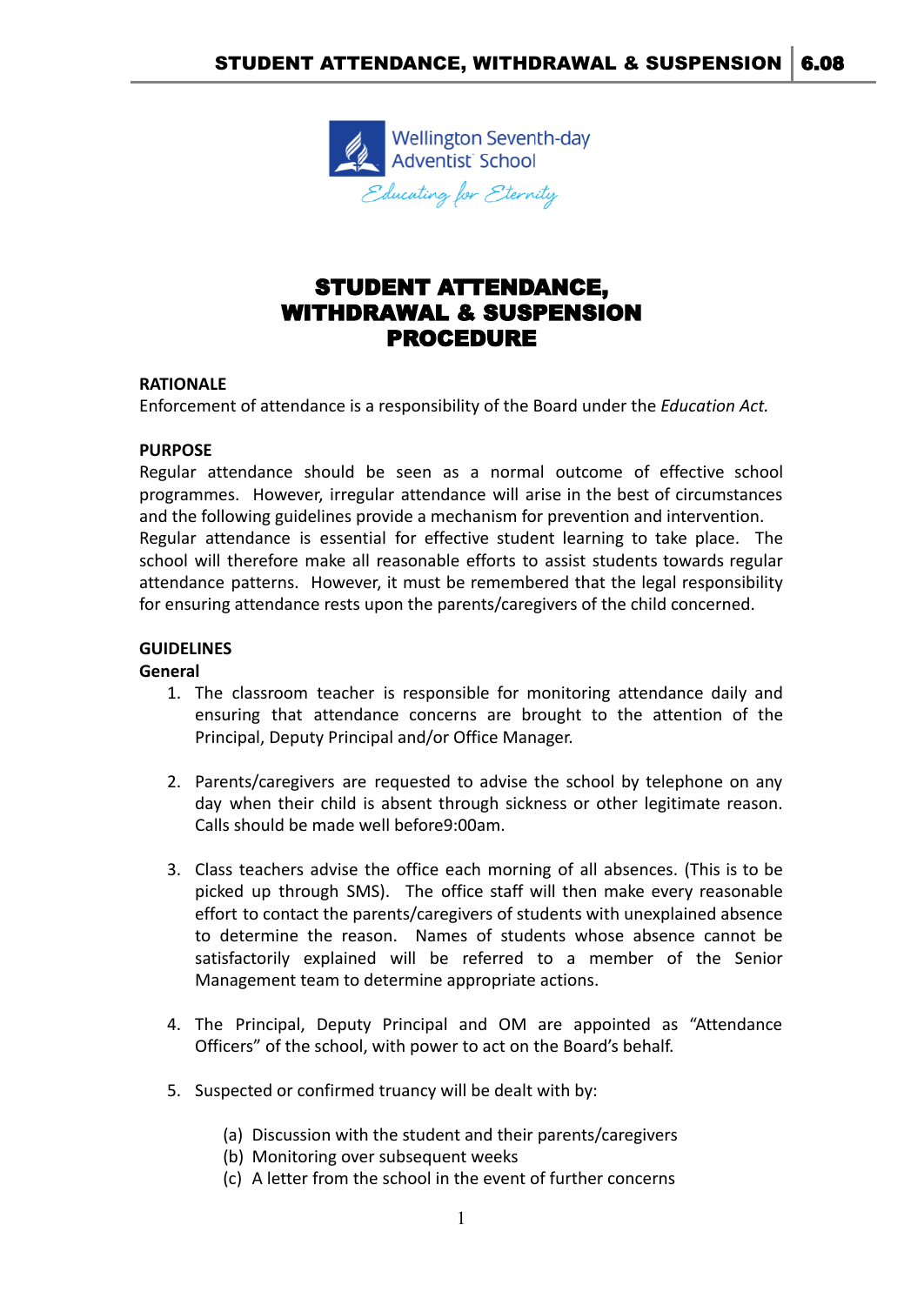- (d) Referral to ASA (Attendance Services)
- (e) Implementation of legal proceedings if there are reasonable grounds to believe that parents/caregivers are failing in their responsibility to ensure regular attendance. These legal proceedings include prosecution for non-attendance or referral to *Children's & Young Person's Service* under the truancy protocol.
- 6. Regular non-attendance through other reasons, e.g. frequent illness, should also be investigated by staff. It may be necessary in such cases to refer matters to a support agency (e.g. Public Health Nurse) or to advise parents/caregivers of concerns and request them to seek methods of improving their child's attendance.

#### **Attendance Procedures**

- 1. The class electronic attendance register is to be checked by 9.00 am and again by 1:00 pm daily.
- 2. Parents are to inform the school about the reason for their child's absence prior to 9:00 am on the day of their absence.
- 3. The child's teacher is to be informed of any reported absences as soon as possible. Absences reported to the office to be recorded in the 'Daily Messages Book'
- 4. If a child is absent and no contact has been made with the school to explain the absence, the school secretary is to be informed by the teachers and the parents contacted by phone. The secretary is to pass on the results of the phone calls to the teacher concerned.
- 5. The Principal is to be informed of any emerging truancy and unexplained absences.
- 6. If, after contact by the Principal, there is still an issue, the Attendance Officer will be contacted and any other agencies if required.
- 7. The Principal will provide a truancy status report on any current or possible causes of truancy and the action taken by the school staff.

\*\*\*\*\*\*\*\*\*\*\*\*\*\*\*\*\*\*\*\*\*\*\*\*\*\*\*\*\*\*\*\*\*\*\*\*\*\*\*\*\*\*\*\*\*\*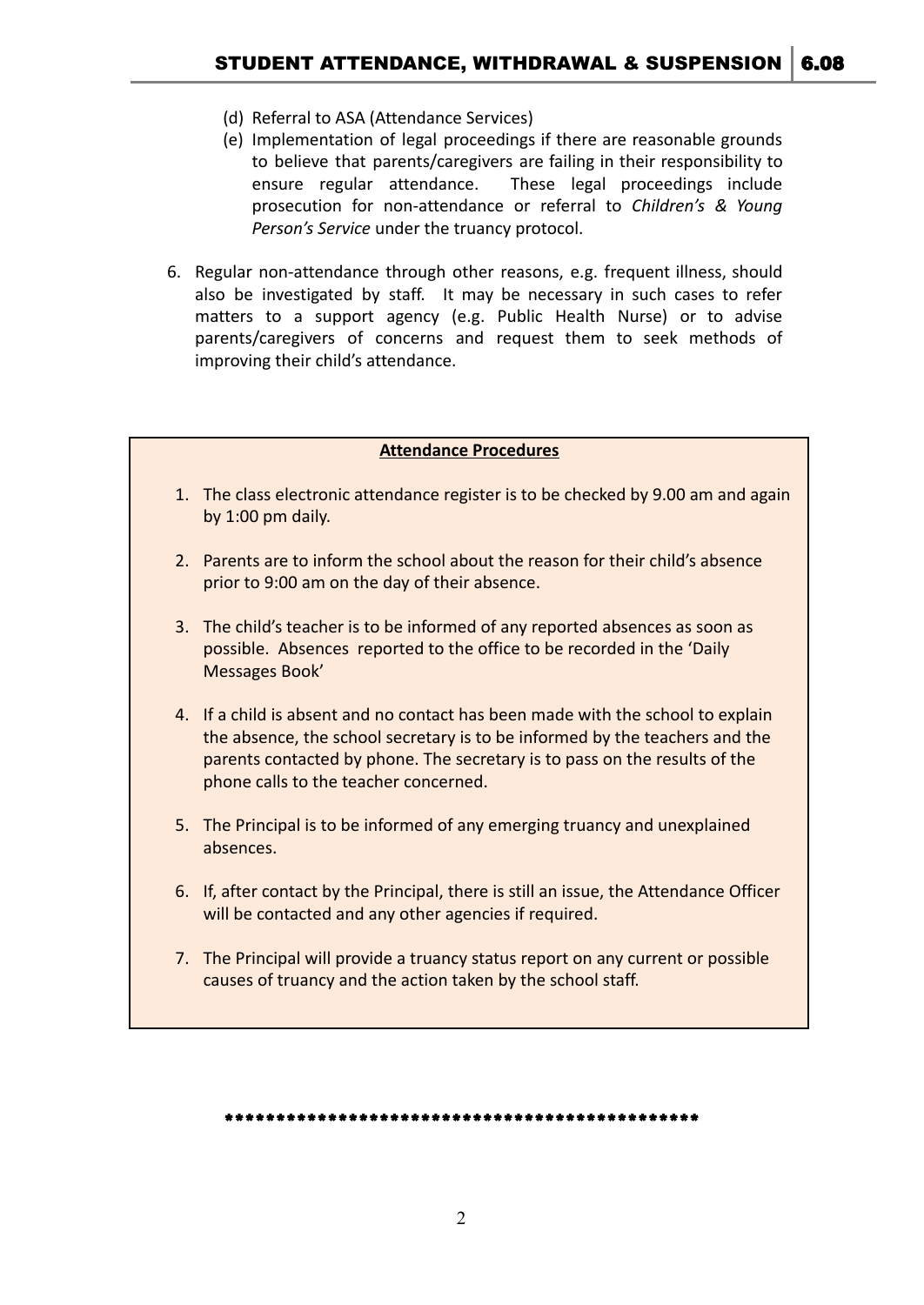## SUSPENSION OF STUDENTS

#### **RATIONALE**

Students and staff at the school have the right to work in a safe, secure learning environment without being subjected to harmful or dangerous examples of gross misconduct or continual disobedience.

#### **GUIDELINES**

- Under Section 14 of the *Education Act*, the Principal of a state school may stand-down or suspend a student if satisfied on reasonable grounds that:
- a) The student's gross misconduct or continual disobedience is a harmful or dangerous example to other students at the school; or
- b) Because of the student's behaviour, it is likely that the student, or other students at the school, will be seriously harmed if the student is not stood-down or suspended for an unspecified period.
- Immediately after a student is stood-down under section 14, the Principal must tell the secretary of education and a parent of the student:
- a) That the student has been stood-down; and
- b) The reasons for the Principal's decision; and
- c) The period for which the student has been stood-down.
- Immediately after a student is suspended under section 14, the Principal must tell the Board, the Secretary of Education and a parent of the student:
- a) That the student has been suspended; and
- b) The reasons for the Principal's decision.
- *●* **The Principal and Board will follow standard procedures as stated in the** *Ministry's Guidelines booklet.*

The current *MOE Guidelines for Principals and Board of Trustees on Stand-Downs, Suspensions, Exclusions and Expulsions will be followed.* The sections on *Legal Options / Duties and Good Practice* will be followed.

\*\*\*\*\*\*\*\*\*\*\*\*\*\*\*\*\*\*\*\*\*\*\*\*\*\*\*\*\*\*\*\*\*\*\*\*\*\*\*\*\*\*\*\*\*\*\*\*\*\*\*\*\*\*\*\*\*\*\*\*\*\*\*\*\*\*\*\*